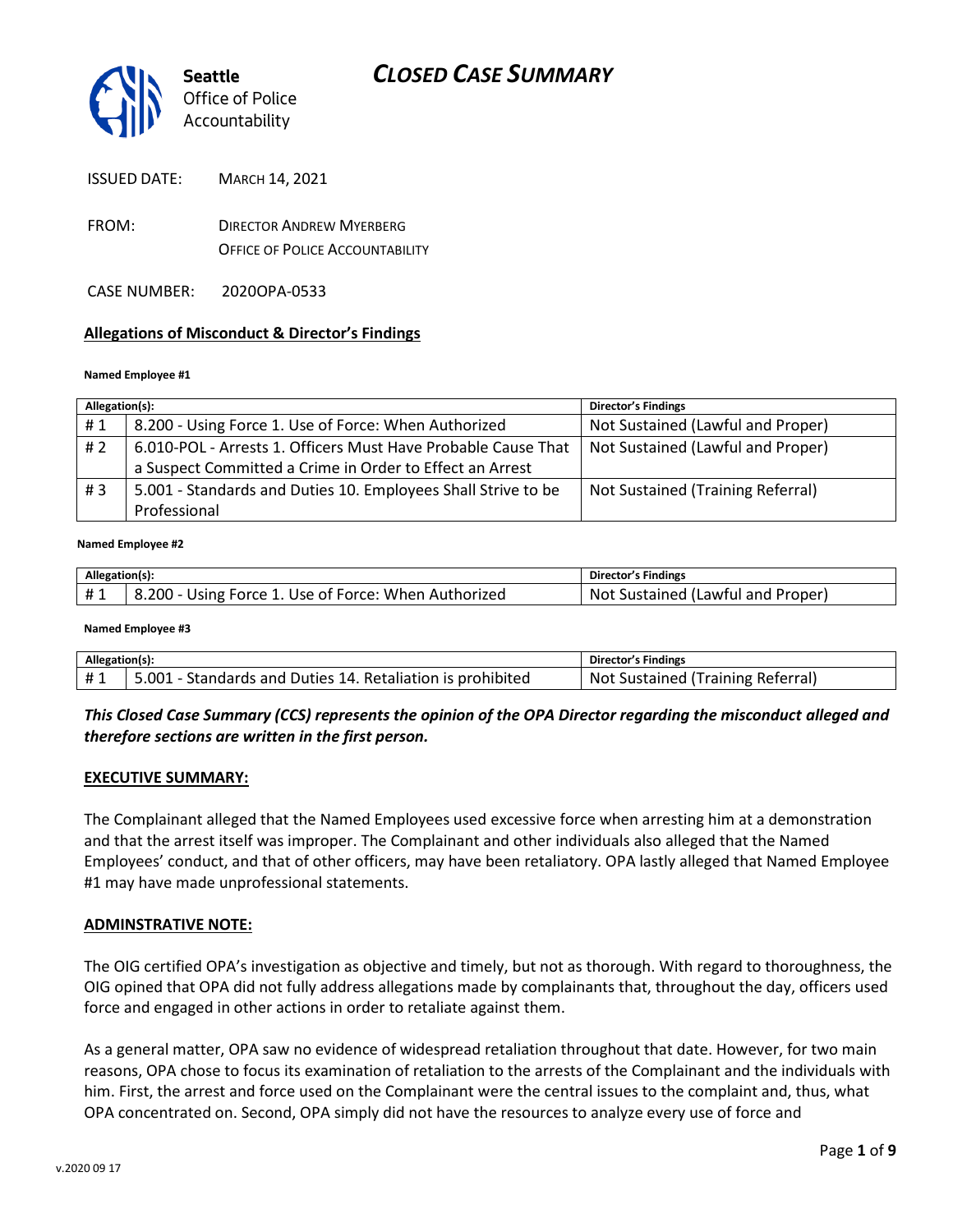

OPA CASE NUMBER: 2020OPA-0533

officer/demonstrator interaction that occurred to determine whether there was any evidence of possible retaliation. While perhaps this would have been optimal, OPA does not have the staff to do so, particularly given the hundreds of other protest and non-protest cases OPA was required to work on simultaneously.

### **SUMMARY OF INVESTIGATION:**

This case arises out of the demonstrations that occurred within Seattle and across the nation in the wake of the killing of George Floyd by a Minneapolis Police Officer. These protests were unprecedented in scope and were directed at law enforcement.

### **A. Incident, Body Worn Video, Photographs, and Arrest Report**

The specific incident evaluated here occurred on August 16, 2020. On that date, a group associated with the Every Night Direct Demonstration (ENDD), a direct-action protest group, held a demonstration near the Seattle Police Officers' Guild (SPOG) headquarters. Previous demonstrations involving ENDD were known to have resulted in significant property damage as well as injuries to officers. The demonstration group began gathering in Hing Hay Park at approximately 7:00 PM and marched toward the SPOG office. The group, which included individuals carrying fireworks and other flammable material, ultimately attempted to break the windows of an SPD patrol vehicle and ignite it. Members of the demonstration group also threw rocks, bottles, and improvised explosives at officers. Shortly after these incidents, the demonstration was declared a riot and officers began dispersing the crowd. During and after the dispersal, the crowd split up into smaller groups, some of which continued to attempt to damage property. SPD radio records reflected that, around this time, a sergeant suggested over air that officers attempt to detain individuals or small groups of demonstrators who were continuing to engage in illegal behavior.

Named Employee #1 (NE#1) and Named Employee #2 (NE#2) were assigned as bicycle officers under the command of Sergeant #1. NE#1, NE#2, and Sergeant #1 observed a group of four individuals dressed in all black and walking through a parking lot toward the southwest corner. That area of the parking lot was enclosed to the south and west sides. When the individuals reached the southwest corner, the Named Employees observed them begin spray painting the building. Sergeant #1 directed officers, including NE#1 and NE#2, to intercept and arrest the four individuals. Body-Worn Video (BWV) of the officers captured the incident as it occurred.

NE#1's BWV showed him and the other members of his squad entering the parking lot. It also showed the four individuals. Three of the individuals appeared to be actively spray painting the building wall, while a fourth stood by and was apparently uninvolved. NE#1, NE#2, Sergeant #1 and the rest of the squad rode in the direction of the four individuals. The officers could be heard shouting "get on the ground." Three of the individuals appeared to begin running away from officers.

NE#1 dismounted his bicycle and approached on foot at a run. He contacted one of the individuals, who was later identified as the Complainant in this case. The Complainant was wearing a helmet, goggles, and balaclava and a tshirt and jeans. When NE#1 contacted the Complainant, he pushed the Complainant into the wall of a nearby building. The Complainant could be heard shouting profanity at NE#1 and BWV recorded that the Complainant punched NE#1 at least once in the face with his right hand. NE#1 pushed the Complainant to the ground. During this interaction, BWV showed that a can of OC spray was knocked to the ground and was lying next to where the Complainant was taken down.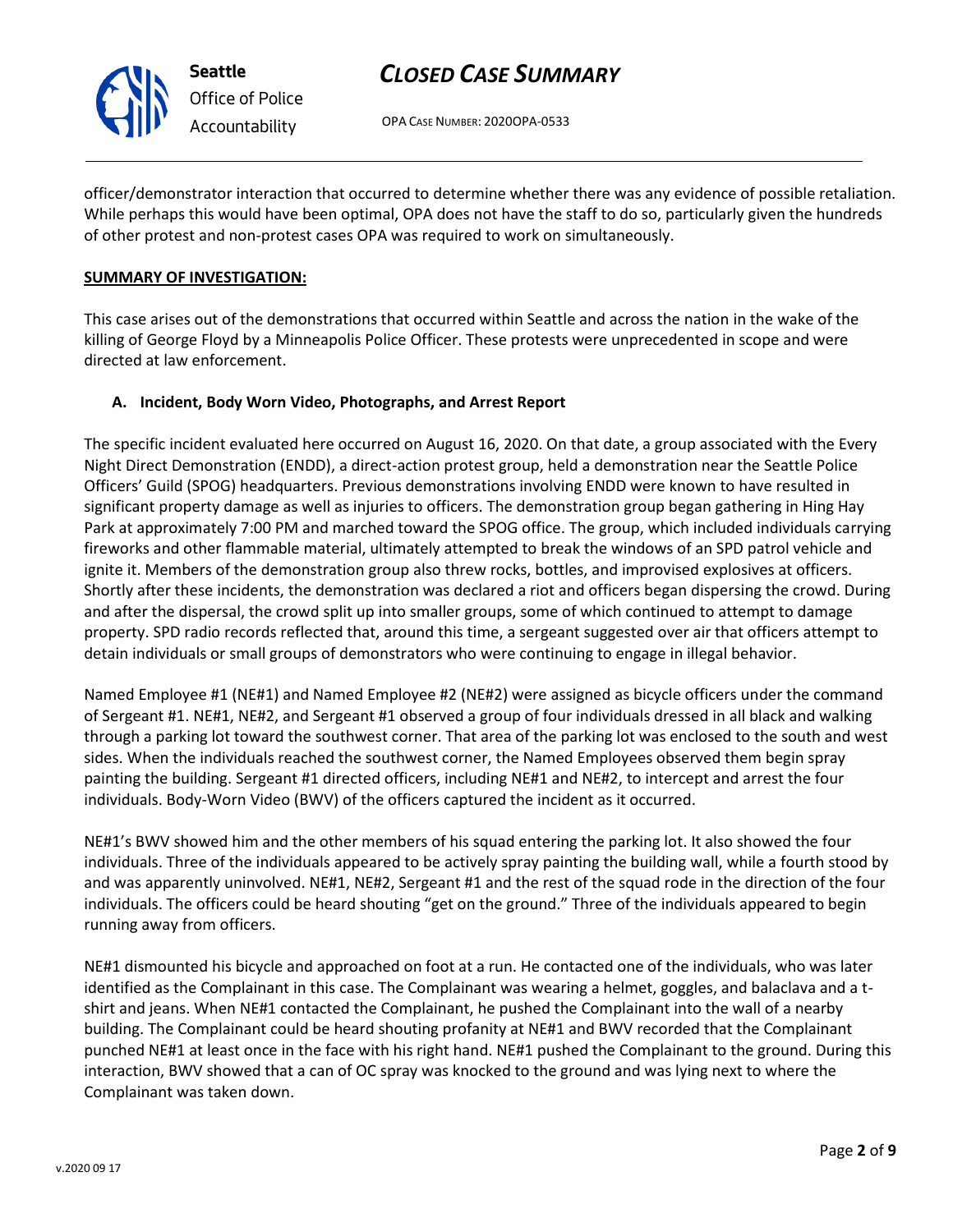OPA CASE NUMBER: 2020OPA-0533

As NE#1 took the Complainant to ground, BWV recorded that he punched the Complainant at least five times with a closed fist in the head and neck area. The BWV showed that, at the same time as NE#1 did so, the Complainant continued to struggle and appeared to strike NE#1 at least once more in the face with his hand. NE#1 could be heard shouting to the Complainant to stop resisting. BWV recorded him saying during the struggle: "you punched me in the face, motherfucker."

During the time that NE#1 was engaged with the Complainant, NE#2 moved in to assist. NE#2 knelt near the Complainant's right shoulder and head and struck the Complainant once with a closed fist in the right side of the face. This occurred at roughly the time that NE#1 was struggling with the Complainant and attempting to gain control of him after taking him to the ground, and virtually simultaneously to NE#1 punching the Complainant. NE#2's BWV showed that the Complainant had his arms raised, presumably to block NE#1's punches and positioned in a manner to potentially to strike NE#2 as well. NE#2 did not strike the Complainant further although he did attempt to grab the Complainant's arm and shoulder. BWV showed that the Complainant was rolling over toward the fallen canister of OC spray and reaching out to grab it as NE#2 tried to grab his shoulder. Both officers shouted at the Complainant to lay on the ground and to stop resisting.

BWV from a third officer – Witness Officer #1 (WO#1), captured the Complainant and the officers struggling over the OC canister. NE#1 and NE#2 were both attempting to grab the Complainant's arms. BWV showed that the Complainant was able to grasp the handle of the OC canister at approximately the same time as NE#1. NE#1 then squeezed the handle, spraying the Complainant with OC. The Complainant released the canister and NE#1, NE#2, and the third officer were able to gain control of the Complainant and take him into custody.

A third-party video posted to Twitter captured this incident and was consistent with the incident as described above. Notably, it showed that one of the four individuals did not run when the other three did and may not have been part of the same group. Otherwise, the video captured substantially the same conduct as did the officers' BWV. Given that the video was taken from a distance, it did not clearly show the force, including the Complainant punching NE#1 multiple times or the exact number of times NE#1 or NE#2 punched the Complainant.

OPA viewed post-arrest photographs of NE#1 and the Complainant. Photos of NE#1 showed redness around the left eye and cheek consistent with being struck in the face. He also had bloody scratches on his knees consistent with wrestling on the parking lot blacktop. The Complainant had similar abrasions on his elbows. Photographs of the Complainant's face showed swelling and redness around his right eye.

NE#2 also completed an arrest report about the incident, the relevant sections of which were largely consistent with the BWV. In his arrest report, NE#2 wrote that he and the bicycle squad observed: "3 people moving through a parking lot just to the South of us that were apparently from the riot group." NE#2 further documented that the individuals "moved to the S/W [sic] corner of the lot. The area had no egress and demonstrated to us that they had no intention of leaving the area. They appeared to be spray painting the building." NE#2 wrote that he and the squad gave orders to stop, and that the three individuals instead attempted to flee.

Regarding the Complainant's arrest, NE#2 wrote that, when he went to assist NE#1 with taking the Complainant into custody, he saw the Complainant "actively punching [NE#1] in the face and grabbing at his face." He also documented that the Complainant was resisting and attempted to grab at the canister of OC, and that the Complainant continued to resist until NE#1 pepper sprayed him.



**Seattle** *Office of Police Accountability*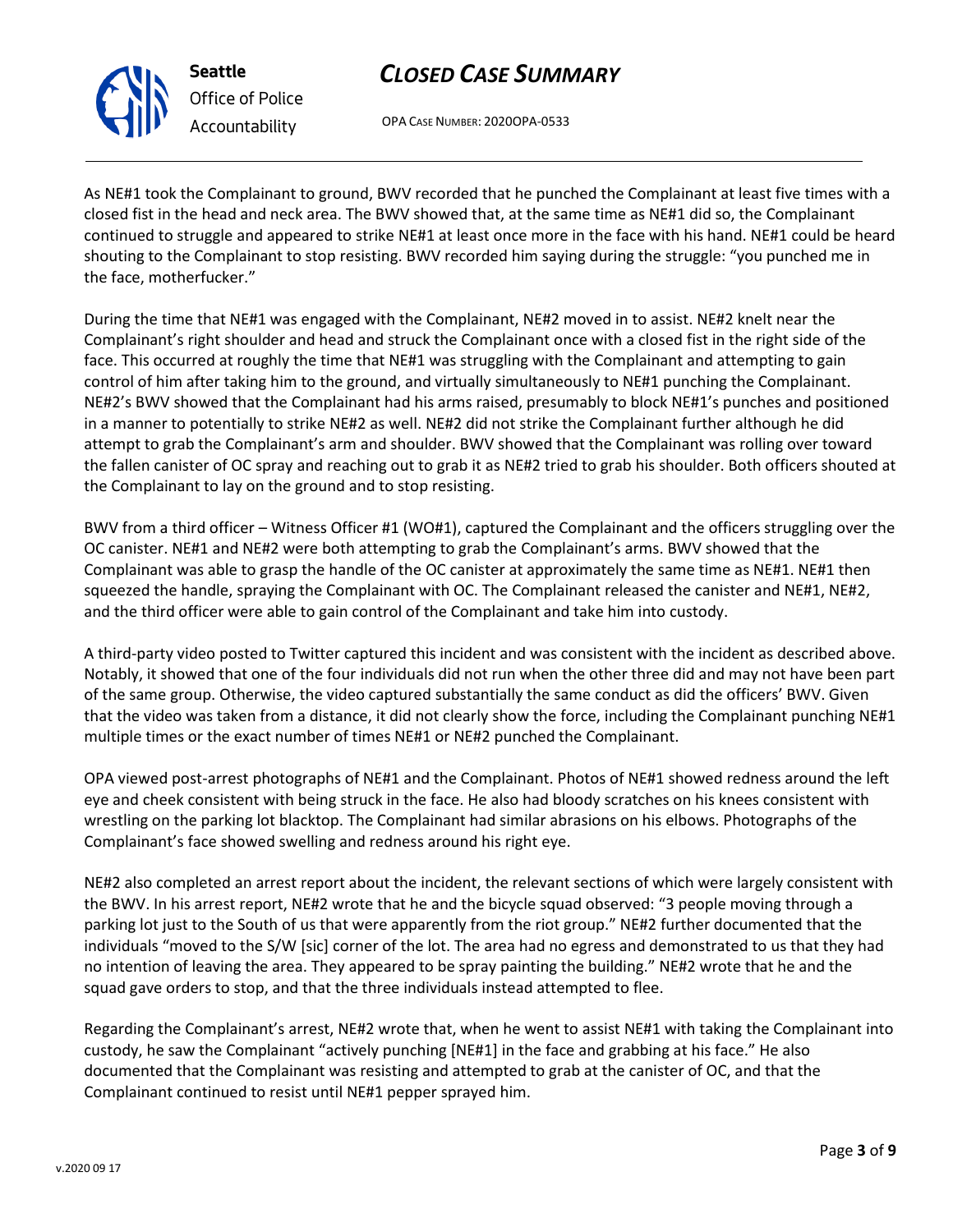OPA CASE NUMBER: 2020OPA-0533

### **B. OPA Interviews**

### **1. Complainant**

The Complainant filed one of several written complaints with OPA. In his complaint, he denied punching any officer and asserted that he "flailed [his] arms." Admitting that his recollection was fuzzy, the Complainant alleged that he was not actively resisting at the time NE#1 or NE#2 used force. When contacted by OPA, the Complainant declined to participate further in the investigation.

### **2. Witness Employees**

OPA interviewed Sergeant #1 and WO#1. Sergeant #1 described violent clashes with ENDD demonstrators throughout the day and evening ultimately culminating in a crowd dispersal order. He stated that, after the dispersal order, the crowd broke up into small groups. One of the incident commanders directed sergeants and officers to make arrests for criminal behavior. It was during this time that Sergeant #1 and his squad observed three individuals in the parking lot (including the Complainant), dressed in the same manner as the demonstrators who had earlier been dispersed (i.e., black clothing, masks, helmets and goggles). Sergeant #1 said that when he and his squad shouted at the individuals to stop and get on the ground, they began running. He stated that the initial verbal detention of the three individuals was based on suspicion of criminal mischief. Once the demonstrators began to run, there was probable cause to arrest them for obstruction.

WO#1 stated that he recalled being told that the Incident Commander had authorized arrests of demonstrators seen breaking the law. He said that Sergeant #1 pointed out a group of three individuals in a parking lot. The officer said that when he saw them, they appeared to be in the process of "tagging" the building wall.

In describing the arrest of the Complainant, WO#1 said that NE#1 ran past him and pushed the Complainant into the wall. He said that he saw the Complainant subsequently go to ground and that he observed either NE#1 or NE#2 punch the Complainant. He did not recall seeing the Complainant punch NE#1 or NE#2. He recalled that the Complainant rolled over and attempted to grab at the OC spray can. WO#1 then moved in to assist. WO#1 did not witness any other force used on the Complainant after NE#1 deployed OC spray.

#### **3. Named Employees**

Finally, OPA interviewed the Named Employees. NE#1 stated that he had probable cause to arrest the Complainant and the other two individuals for obstruction based on them ignoring officer commands to stop and instead running away. He also stated that he had probable cause to arrest for criminal mischief and failure to disperse. He stated that the sergeant directed him and the other bicycle officers to make the arrest, which informed his decision to take action.

Regarding the force used, NE#1 stated that he pushed the Complainant into the wall, which he believed to be composed of "bricks," with both hands. This caused the Complainant to stop running. NE#1 stated that the Complainant then punched him in the face. He stated that the Complainant punched him at least four times before and during the time that he was on the ground. NE#1 stated that the Complainant's written claim of "flailing" his arms was false. NE#1 stated that the Complainant attempted to grab the fallen OC canister during the fight and that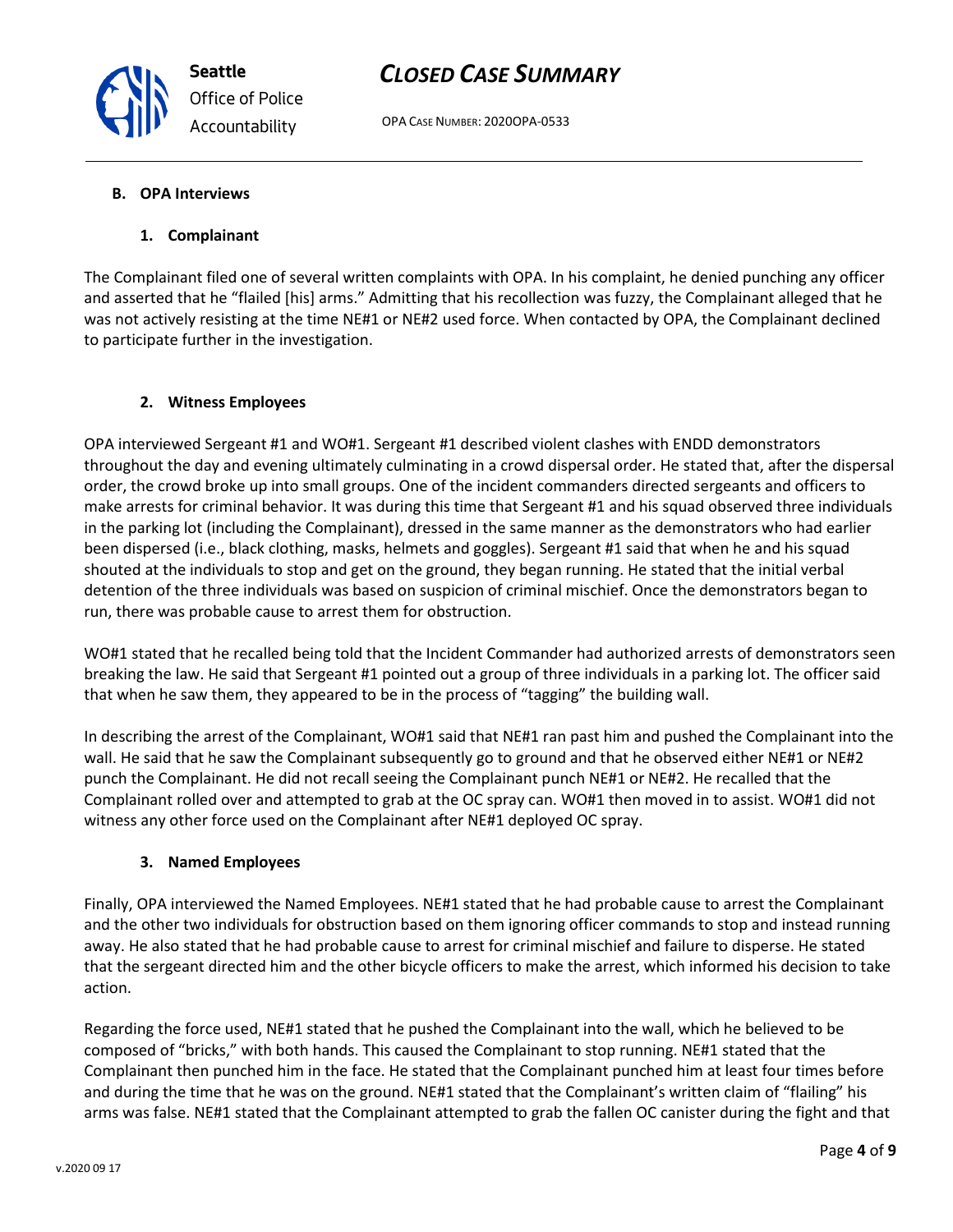

**Seattle** *Office of Police Accountability*

# *CLOSED CASE SUMMARY*

OPA CASE NUMBER: 2020OPA-0533

this caused NE#1 to spray the Complainant with OC from approximately 10 inches away. NE#1 felt that the entirety of his force was consistent with policy.

NE#1 also stated that he used profanity during his interaction with the Complainant. He asserted that his use of profanity was both an exclamation of his perception of the events, as well as a statement purposed to notify the other officers about the reasons why he used a high level of force (punching) in the fight with the Complainant. He also stated that, in his experience, using such language can dissuade individuals from continuing their actions. NE#1 stated that he did not believe his use of profanity escalated the incident beyond where it already was, and that it was not directed as an insult or intended to demean. He stated that he believed others who had been in high-stress situations, including fights, would understand his use of profanity.

OPA also interviewed NE#2. NE#2 stated that he believed he had probable cause to arrest the Complainant and the other individuals for criminal mischief and obstruction. He further stated that he was directed to do so by Sergeant #1 and that his conduct was consistent with the general instructions to arrest lawbreakers by incident commanders. NE#2 said that, when he first contacted the Complainant, he saw the Complainant "actively punching" NE#1. He stated that he recalled punching the Complainant twice. NE#2 told OPA that, after he punched the Complainant, the Complainant stopped trying to punch NE#1. He also stated that he did not believe the Complainant was "flailing" his arms at the time and felt that the Complainant was, instead, deliberately fighting with NE#1. He believed that his use of force was reasonable, necessary, and proportional given the circumstances.

### **ANALYSIS AND CONCLUSIONS:**

### **Named Employee #1 - Allegation #1** *8.200 - Using Force 1. Use of Force: When Authorized*

SPD Policy 8.200(1) requires that force used by officers be reasonable, necessary and proportional. Officers shall only use "objectively reasonable force, proportional to the threat or urgency of the situation, when necessary, to achieve a law-enforcement objective." Whether force is reasonable depends "on the totality of the circumstances" known to the officers at the time of the force and must be balanced against "the rights of the Complainant, in light of the circumstances surrounding the event." (SPD Policy 8.050.) The policy lists a number of factors that should be weighed when evaluating reasonableness. (*See id*.) Force is necessary where "no reasonably effective alternative to the use of force appeared to exist" and "the amount of force used was reasonable to effect the lawful purpose intended." (*Id*.) Lastly, the force used must be proportional to the threat posed to the officer. (*Id*.)

OPA finds that NE#1 used force in three discrete instances: pushing the Complainant into the wall of the building, punching him approximately five times in the head and chest area, and spraying him with OC spray during the struggle over the OC canister. OPA examines each in turn.

At the time NE#1 pushed the Complainant, he had probable cause to arrest the Complainant and the right to use appropriate force to do so. The video indicated that the Complainant fled the scene and that he continued to do so despite being given multiple orders to stop by individuals clearly identifiable as SPD officers. This being said, of all the force used by NE#1, OPA finds the push to have been the most concerning. This is primarily due to the fact that, as opposed to when the other force was used, at the moment of the push, the Complainant was not actively assaulting NE#1 or other officers.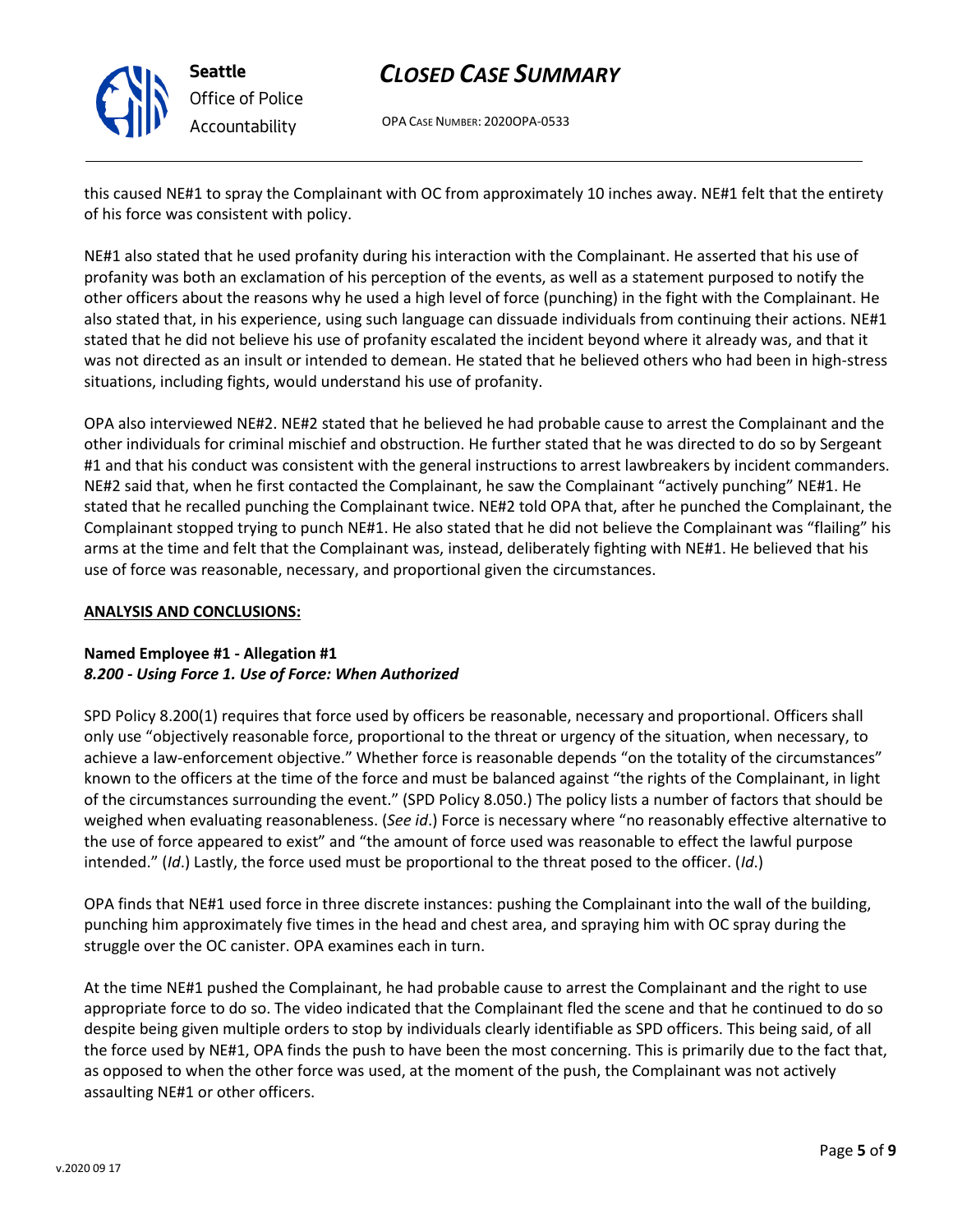OPA CASE NUMBER: 2020OPA-0533

While OPA finds that force in the form of a push was reasonable, OPA assesses whether it was necessary or proportional. OPA recognizes that NE#1 had limited alternatives to take the Complainant into custody. This was particularly the case as the Complainant was actively fleeing and was not obeying officer commands to stop. OPA also recognizes that NE#1 had a legitimate law enforcement need to take the Complainant into custody quickly, particularly given that the Complainant was with two other individuals, and to prevent him from having the opportunity to fight with NE#1 and other officers. This supports the finding that a quick push to stop the Complainant's momentum and to take him under control was necessary.

However, not all pushes are created equal and NE#1's push here must have been proportional to the threat posed by the Complainant and the need to arrest him. In this particular case, the push was fairly significant, even if it did not cause the Complainant to appear to suffer any injuries. This is the closest question for OPA in this case. On one hand, NE#1 had no evidence that the Complainant was armed or that he was planning to harm officers. Moreover, as indicated above, the Complainant was being sought for misdemeanor crimes, which relatively lessened the need to arrest him. On the other hand, the Complainant was running from officers and had not complied with multiple orders to stop. Those actions, in and of themselves, presented a potential danger to NE#1 and other officers that he was permitted to use force to prevent. Moreover, NE#1 did not know for sure whether or not the Complainant had a weapon or other means of causing him harm.

While a close call, and even though OPA has concerns with this force, OPA concludes that, when assessing and balancing all the evidence, the push did not violate policy.

OPA has significantly less difficulty finding that the punches and OC spray were consistent with policy. With regard to the punches, the BWV showed that, prior to NE#1 striking the Complainant, the Complainant yelled "fuck you" and hit NE#1 in the face. Moreover, the Complainant continued to strike and attempt to strike NE#1 when they went down to the ground. The evidence disproves the Complainant's assertion that he was just "flailing" his arms and, instead, clearly indicated that he was purposefully hitting NE#1. Given this, NE#1 was allowed to use commensurate force to stop the Complainant from assaulting him and to take the Complainant into custody. This includes using strikes to the Complainant's face and body. OPA further does not find the number of strikes – approximately five – to have been excessive. Again, during the totality of this time, the Complainant continued to fight with and tried to harm NE#1. This was not a case in which the Complainant was simply non-compliant or passive (*compare to 2020OPA-0323*), he was an active aggressor. Further, this analysis does not change simply because NE#2 was in the immediate vicinity and also struck the Complainant. Both of the officers had an independent justification to do so and, in reality, neither officers' force actually stopped the Complainant from engaging in his assaultive conduct.

The BWV also established that the Complainant reached for the OC canister and appeared to attempt to deploy it. Given this, NE#1 was warranted in spraying the Complainant to prevent him from doing so. Notably, this deployment was effective in that it largely caused the Complainant's resistance to cease and allowed NE#1 and NE#2 to modulate their force and then stop using force altogether.

For the above reasons, and even though OPA maintains concerns with the push, OPA concludes that the totality of NE#1's force was consistent with policy. Accordingly, OPA recommends that this allegation be Not Sustained – Lawful and Proper.

Recommended Finding: **Not Sustained (Lawful and Proper)**



**Seattle**

*Office of Police Accountability*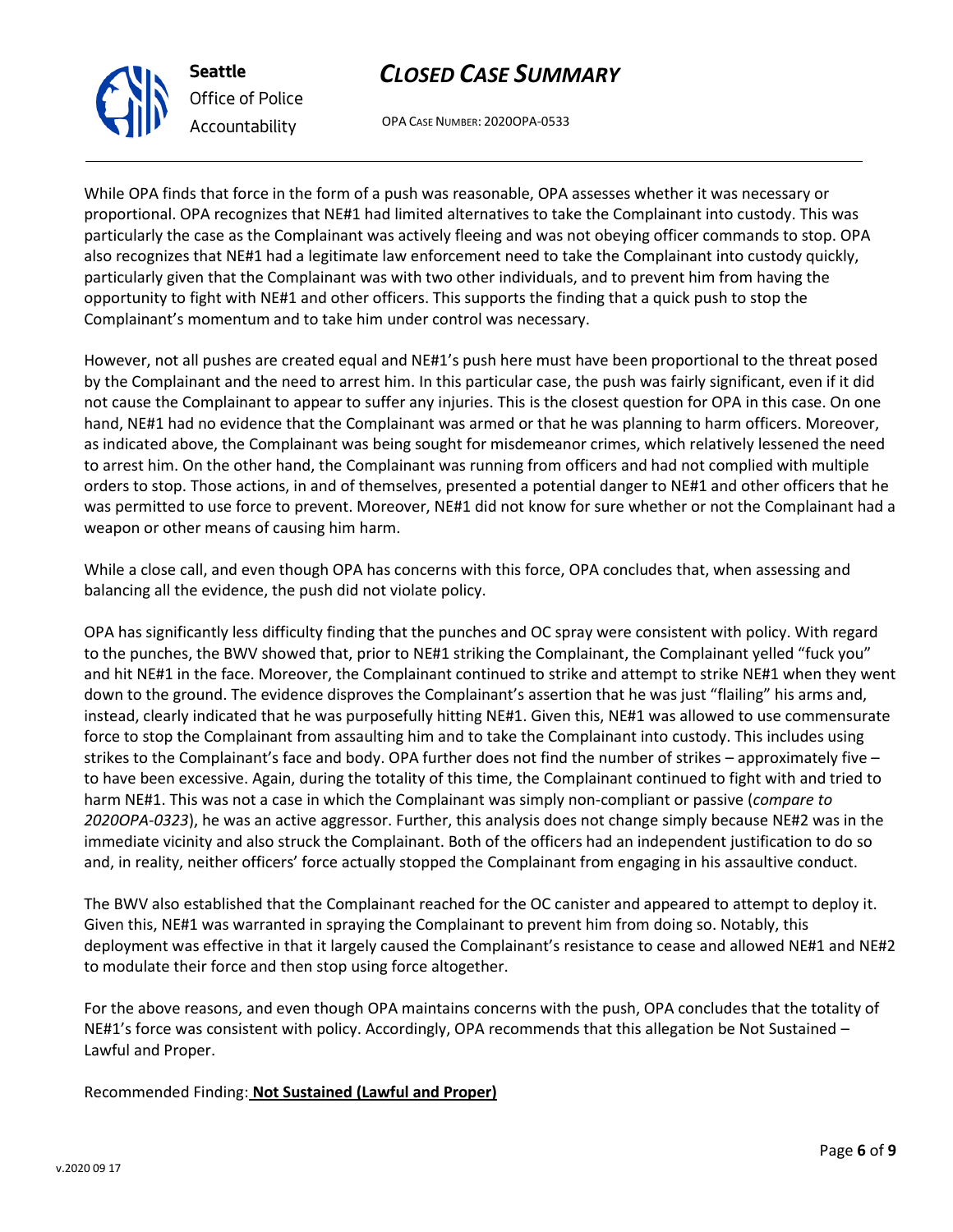

OPA CASE NUMBER: 2020OPA-0533

### **Named Employee #1 - Allegation #2**

*6.010-POL - Arrests 1. Officers Must Have Probable Cause That a Suspect Committed a Crime in Order to Effect an Arrest*

SPD Policy 6.010-POL-1 requires that officers have probable cause to believe that a suspect committed a crime when effectuating an arrest. Stated differently, where an arrest is not supported by probable cause, it violates law and Department policy. Probable cause exists when the facts and circumstances within an officer's knowledge are sufficient in themselves to support a reasonable belief that an offense has been or is being committed.

OPA finds that NE#1's arrest of the Complainant was based upon probable cause and, consequently, did not violate policy for three main reasons.

First, OPA notes that the decision to arrest appears to have been made Sergeant #1, not NE#1, although NE#1 did in fact conduct the arrest. NE#1 was entitled to rely on Sergeant #1's direction in this respect. Moreover, the arrest was also consistent with direction provided by the Incident Commander.

Second, the Complainant engaged in conduct that could reasonably have been believed to meet the elements of Criminal Mischief. *See* RCW 9A.84.010. That statute makes it a gross misdemeanor for a group of three or more persons to use or threaten force against a person or property. *Id*. Here, the Complainant was seen with at least two others in what appeared to be apparent preparation to commit acts of vandalism by spray-painting a wall. While this is, at best, a minimal degree of property destruction, it still arguably falls within the ambit of the statute.

Third, by the time NE#1 contacted the Complainant and attempted to take him to ground, NE#1 also had probable cause to arrest for obstruction. Here, the probable cause determination is significantly simpler. It is a gross misdemeanor to "willfully hinder[], delay[], or obstruct[] any law enforcement officer in the discharge of his or her official powers or duties." RCW 9A.76.020. Among other conduct, attempting to flee when ordered to stop is grounds to arrest for obstruction. Given that BWV recorded the Complainant and others running despite lawful commands to stop, there was justification for NE#1 to arrest and, consequently, his doing so did not violate policy.

For these reasons, OPA recommends that this allegation be Not Sustained – Lawful and Proper.

### Recommended Finding: **Not Sustained (Lawful and Proper)**

### **Named Employee #1 - Allegation #3** *5.001 - Standards and Duties 10. Employees Shall Strive to be Professional*

SPD Policy 5.001-POL-10 requires that SPD employees "strive to be professional." The policy further instructs that "employees may not engage in behavior that undermines public trust in the Department, the officer, or other officers" whether on or off duty. (SPD Policy 5.001-POL-10.) The policy further states the following: "Any time employees represent the Department or identify themselves as police officers or Department employees, they will not use profanity directed as an insult or any language that is derogatory, contemptuous, or disrespectful toward any person." (*Id*.) Lastly, the policy instructs Department employees to "avoid unnecessary escalation of events even if those events do not end in reportable uses of force." (*Id*.)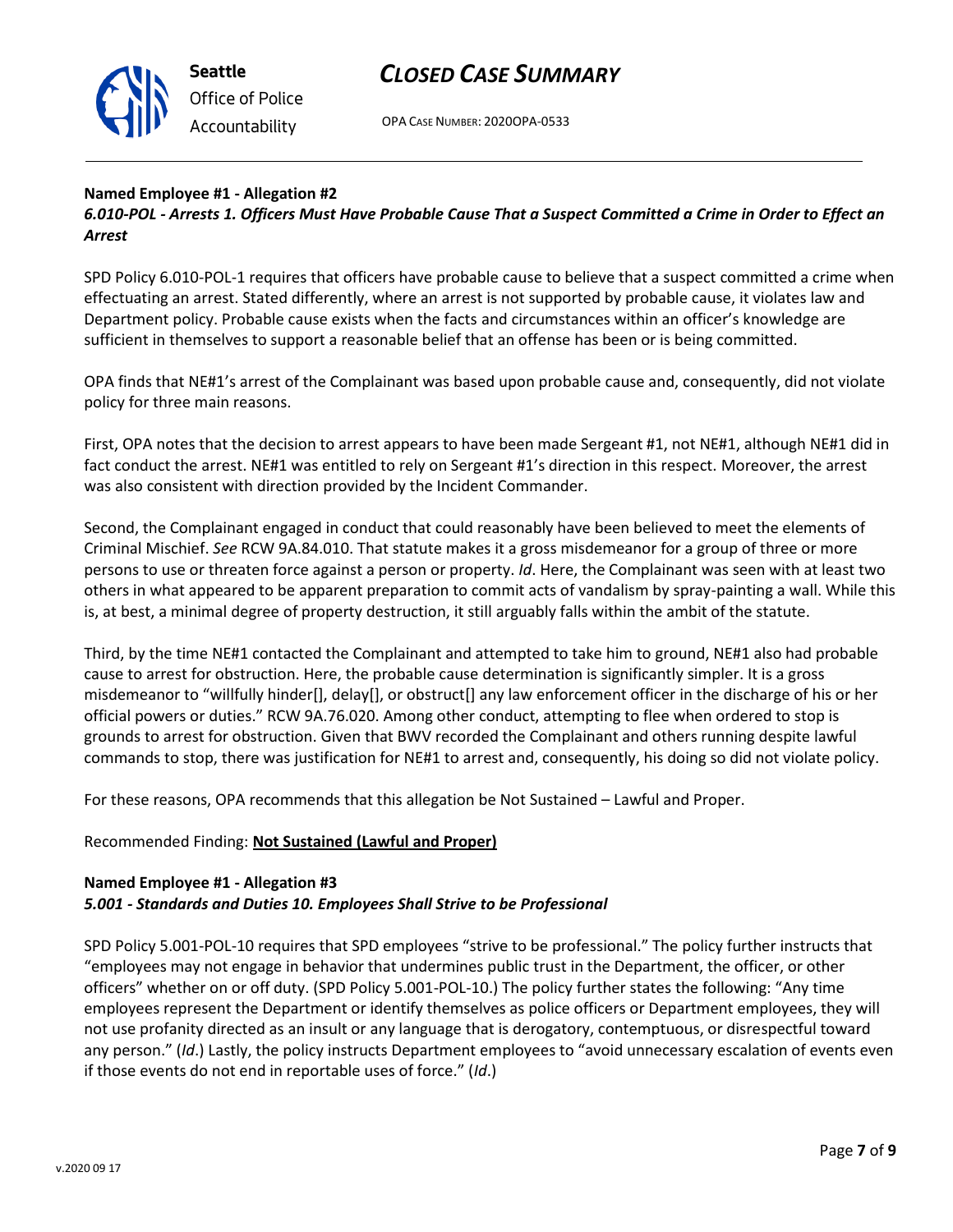OPA CASE NUMBER: 2020OPA-0533

OPA finds that NE#1's use of profanity constituted a technical violation of the professionalism policy. OPA reaches this conclusion based on the fact that NE#1 referred to the Complainant as a "motherfucker" when exclaiming about being punched. However, OPA does not believe that a Sustained finding is appropriate for a two main reasons. First, while NE#1 did use profanity when referring to the Complainant, he did so as part of an overall statement concerning being struck in the face that was contemporaneous to him being hit. Second, the statement did not appear purposed to insult the Complainant, but rather to express NE#1's frustration and anger about being hit.

For these reasons, OPA recommends that NE#1 receive the below Training Referral.

• **Training Referral**: NE#1 should receive retraining and counseling concerning his use of profanity during the incident. While his reaction may have been understandable, the use of the term "motherfucker" when referring to the Subject was improper. This retraining and counseling should be documented, and this documentation should be maintained in an appropriate database.

### Recommended Finding: **Not Sustained (Training Referral)**

### **Named Employee #2 - Allegation #1** *8.200 - Using Force 1. Use of Force: When Authorized*

NE#2 struck the Complainant while the Complainant was actively fighting with NE#1. NE#2 explained that he did so because he saw the Complainant punch NE#1 and wanted to prevent any further assaultive behavior. While NE#2 believed that he may have punched the Complainant twice, the BWV made clear that he threw one punch.

For predominantly the same reasons as discussed above (*see* Named Employee #1 – Allegation #1), OPA finds that this force was consistent with policy. Again, the punch was reasonable to effectuate the arrest of the Complainant and to stop him from further striking NE#1. It was necessary as there were no less-lethal tools that would have been equally effective, and the Complainant was continuing to punch NE#1 even though NE#1 was punching him in return. It was further proportional as the force used by NE#2 was equal to that being used by the Complainant himself.

As noted above, this analysis does not change simply because NE#1 was simultaneously using force. Indeed, the Complainant continued to fight them both regardless.

For these reasons, OPA recommends that this allegation be Not Sustained – Lawful and Proper.

Recommended Finding: **Not Sustained (Lawful and Proper)**

### **Named Employee #3 - Allegation #1** *5.001 - Standards and Duties 14. Retaliation is prohibited*

SPD policy precludes its employees from engaging in retaliation. (SPD Policy 5.001-POL-14.) SPD employees are specifically prohibited from retaliating against a person who engage in activities including, but not limited to, "oppos[ing] any practice that is reasonably believed to be unlawful or in violation of Department policy" or "who otherwise engages in lawful behavior." (*Id*.) Retaliatory acts are defined broadly under SPD's policy and include "discouragement, intimidation, coercion, or adverse action against any person. (*Id*.)



**Seattle** *Office of Police Accountability*